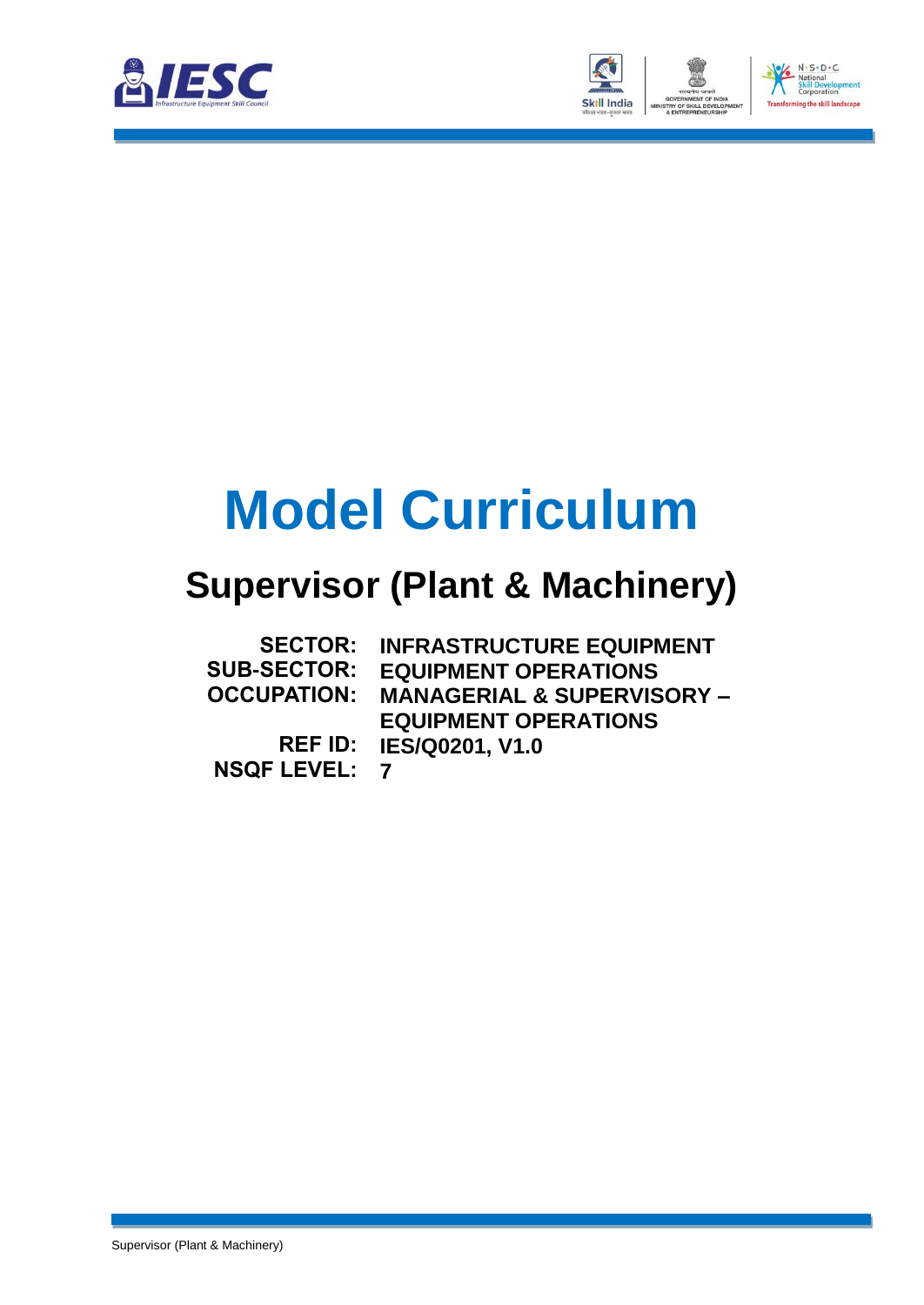



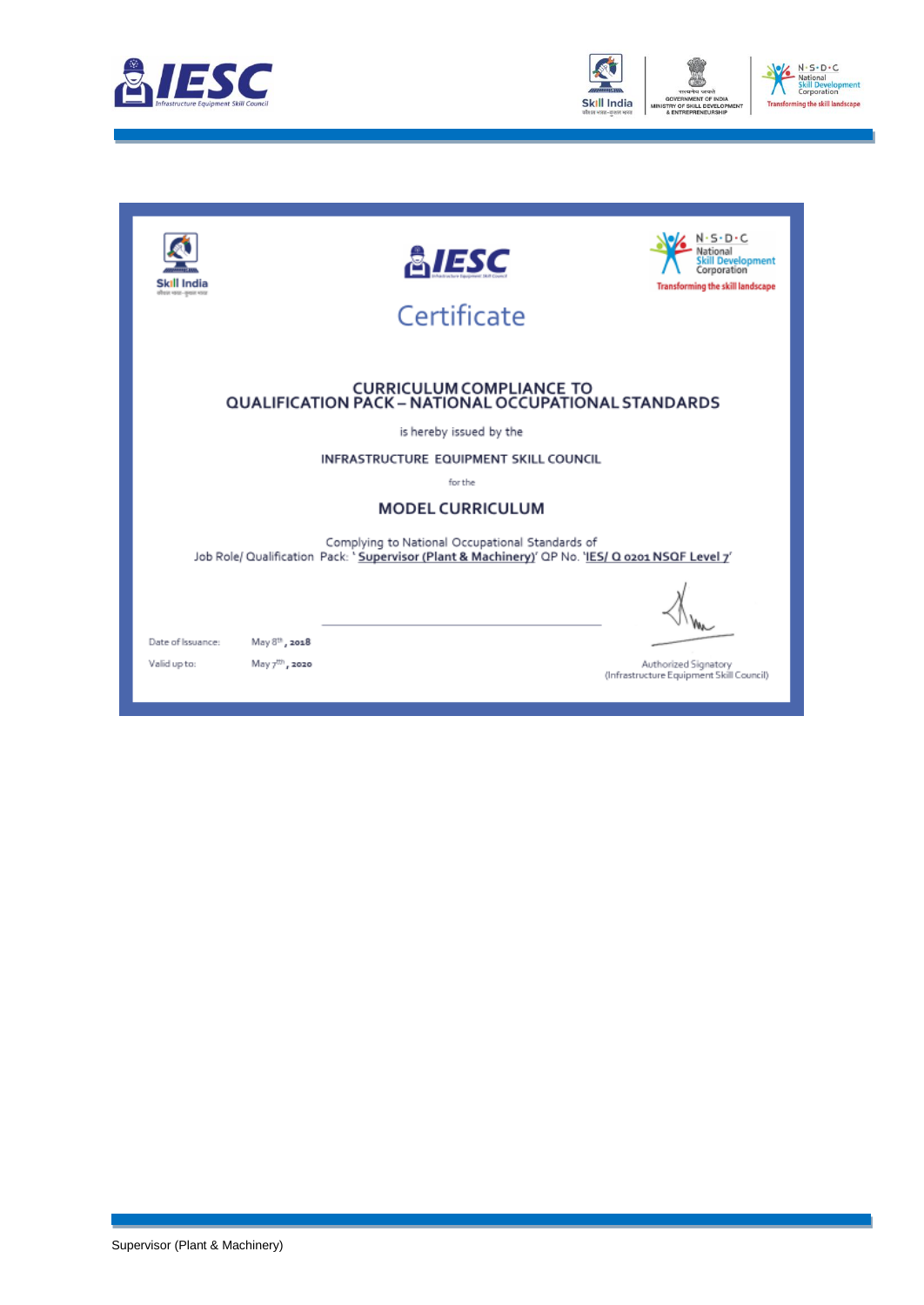



### **TABLE OF CONTENTS**

| 1. Curriculum                    |   |
|----------------------------------|---|
| 2. Trainer Pre-requisites        | 6 |
| 3. Annexure: Assessment Criteria |   |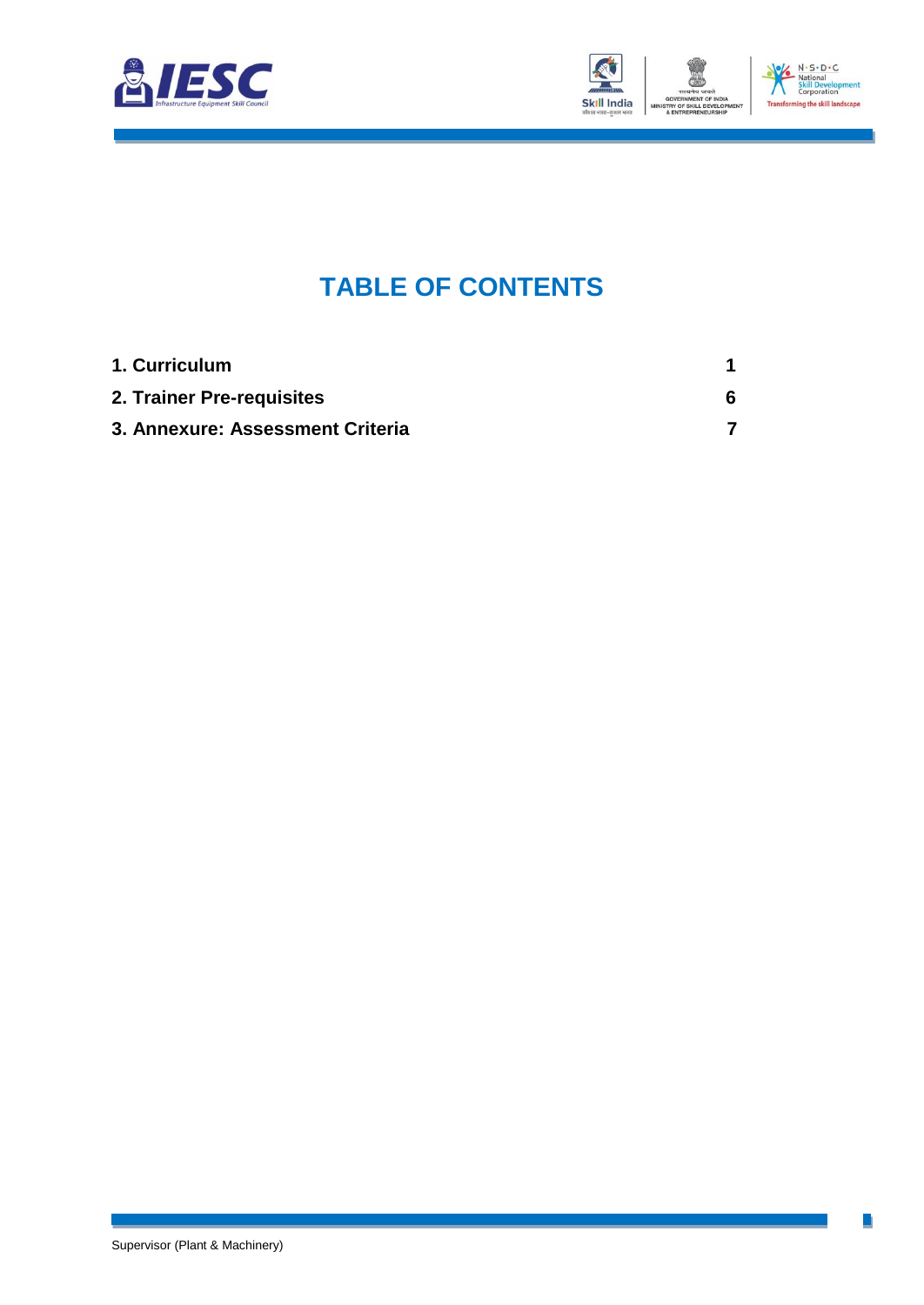



# <span id="page-3-0"></span>**Supervisor (Plant & Machinery)**

**CURRICULUM / SYLLABUS**

This program is aimed at training candidates for the job of a "Supervisor (Plant & Machinery)", in the "Infrastructure Equipment" Sector/Industry and aims at building the following key competencies amongst the learner

| <b>Program Name</b>                              | <b>Supervisor (Plant &amp; Machinery)</b>                                                                                                                                                                                                                                                                                                                                                                                                                                                                                                                                                                                                                                                                                                                                                                                              |                                             |  |  |  |  |  |
|--------------------------------------------------|----------------------------------------------------------------------------------------------------------------------------------------------------------------------------------------------------------------------------------------------------------------------------------------------------------------------------------------------------------------------------------------------------------------------------------------------------------------------------------------------------------------------------------------------------------------------------------------------------------------------------------------------------------------------------------------------------------------------------------------------------------------------------------------------------------------------------------------|---------------------------------------------|--|--|--|--|--|
| <b>Qualification Pack Name</b><br>& Reference ID | IES/Q0201                                                                                                                                                                                                                                                                                                                                                                                                                                                                                                                                                                                                                                                                                                                                                                                                                              |                                             |  |  |  |  |  |
| <b>Version No.</b>                               | 1.0                                                                                                                                                                                                                                                                                                                                                                                                                                                                                                                                                                                                                                                                                                                                                                                                                                    | <b>Version Update Date</b><br>31 March 2015 |  |  |  |  |  |
| <b>Pre-requisites to</b><br><b>Training</b>      | Preferably Diploma/Degree in Mechanical/Automobile Engineering.<br>Experience:<br>Non - Diploma/Degree Holders: 8 years' experience in<br>equipment operations.<br>Diploma/Degree Holders: 3 years' experience in supervision of<br>equipment operations<br>Training: OEMs courses on Equipment Operations & Project<br>Management preferred                                                                                                                                                                                                                                                                                                                                                                                                                                                                                           |                                             |  |  |  |  |  |
| <b>Training Outcomes</b>                         | After completing this programme, participants will be able to:<br>Plan and supervise equipment operations by selecting and<br>allocating equipment and resources including manpower<br>efficiently & judiciously to ensure a high level of customer<br>satisfaction.<br>Manage stakeholders related to equipment operations by<br>$\bullet$<br>interacting with them on productivity and cost analysis,<br>evaluation of personnel based on operational performance.<br>Enforce worksite safety and quality standards during equipment<br>$\bullet$<br>operations, work rectification process and disaster recovery<br>drills.<br>Comply with worksite health and safety guidelines by following<br>$\bullet$<br>processes & procedures related to personal protective<br>equipment, basic first aid for common injuries at work site, |                                             |  |  |  |  |  |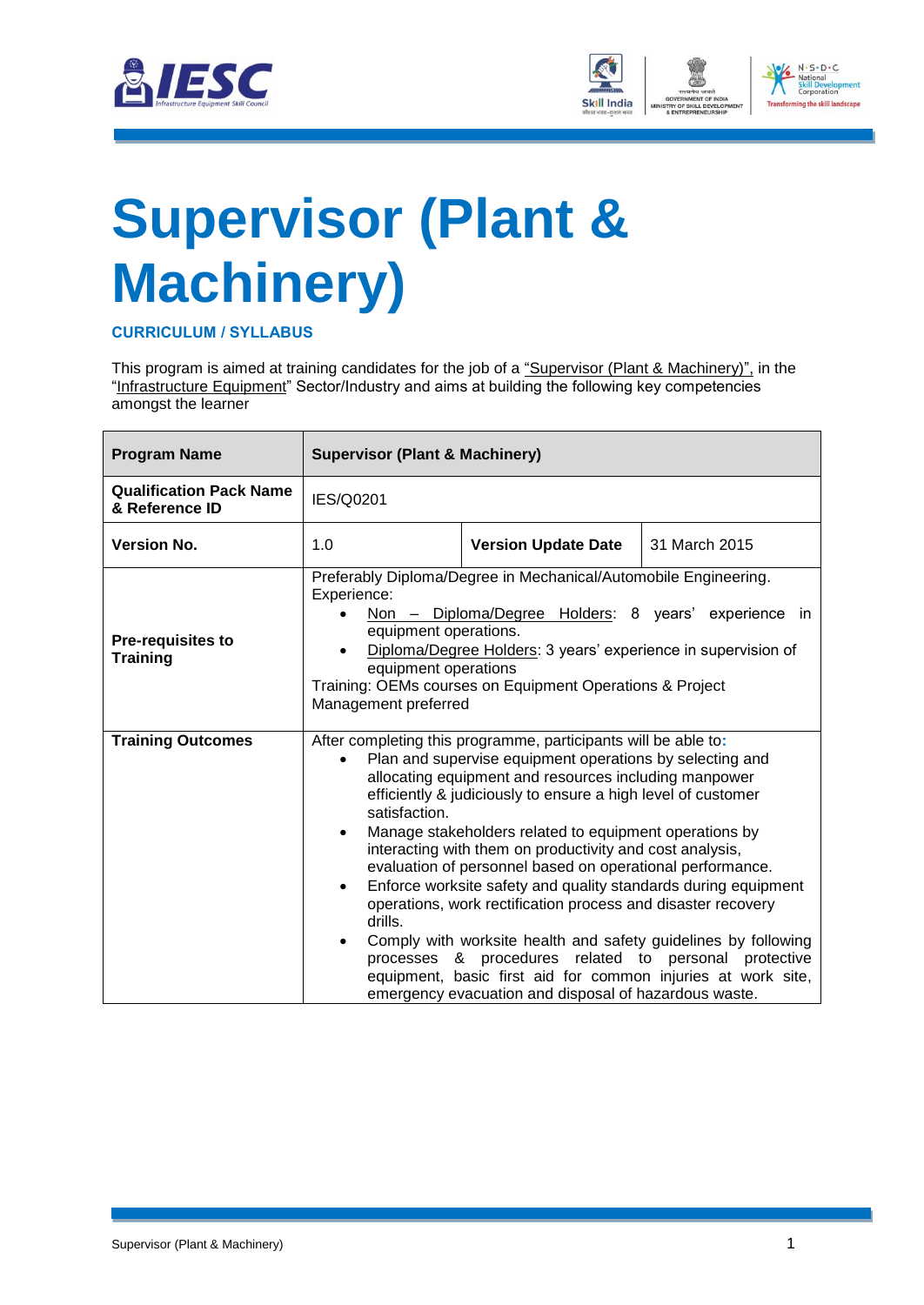



This course encompasses 4 out of 4 National Occupational Standards (NOS) of "Supervisor (Plant & Machinery)" Qualification Pack issued by "Infrastructure Equipment Skill Council".

| Sr.<br>No.     | <b>Module</b>                                                                                                                                                                                                      | <b>Key Learning Outcomes</b>                                                                                                                                                                                                                                                                                                                                                                                                                                                                                                                                                                                                                                                                                                                                                                                                                                                                                                                                                                                                                                                                                                                                                                                                                                                                                                                                                                                                                                                                                                                                                                            | <b>Equipment Required</b>                                                                                                                                                                                                                     |  |  |
|----------------|--------------------------------------------------------------------------------------------------------------------------------------------------------------------------------------------------------------------|---------------------------------------------------------------------------------------------------------------------------------------------------------------------------------------------------------------------------------------------------------------------------------------------------------------------------------------------------------------------------------------------------------------------------------------------------------------------------------------------------------------------------------------------------------------------------------------------------------------------------------------------------------------------------------------------------------------------------------------------------------------------------------------------------------------------------------------------------------------------------------------------------------------------------------------------------------------------------------------------------------------------------------------------------------------------------------------------------------------------------------------------------------------------------------------------------------------------------------------------------------------------------------------------------------------------------------------------------------------------------------------------------------------------------------------------------------------------------------------------------------------------------------------------------------------------------------------------------------|-----------------------------------------------------------------------------------------------------------------------------------------------------------------------------------------------------------------------------------------------|--|--|
| $\mathbf{1}$   | <b>Plan and supervise</b><br>equipment<br>operations<br><b>Theory Duration</b><br>(hh:mm)<br>14:00<br><b>Practical Duration</b><br>(hh:mm)<br>28:00<br><b>Corresponding NOS</b><br><b>Code</b><br><b>IES/N0201</b> | $\bullet$<br>Plan<br>schedule<br>equipment<br>and<br>accordance<br>with<br>operations<br>in<br>organization's and worksite policies,<br>guidelines and procedures<br>Select and align equipment and<br>$\bullet$<br>including operators<br>resources<br>- &<br>support personnel required as per the<br>task and the project requirements<br>Allocate<br>work<br>appropriately<br>to<br>$\bullet$<br>subordinate team-mates as per their<br>experience/ skill levels; train & brief<br>them on the tasks allotted<br>Monitor and supervise operations on<br>$\bullet$<br>an ongoing basis to meet project<br>requirements<br>Comply with the organisation's and<br>$\bullet$<br>worksite level policies & procedures<br>during operations<br>Adhere to relevant quality processes/<br>$\bullet$<br>standards during operations<br>Complete role related documentation<br>$\bullet$<br>reporting<br>and<br>the<br>as<br>per<br>organisation's policies<br>Resolve process level issues or<br>$\bullet$<br>queries based on interactions with<br>other stakeholders & supervisors<br>Acquire the ability to read<br>and<br>comprehend basic signs, symbols,<br>diagrams, charts and decals on the<br>equipment<br>Communicate<br>information<br>&<br>$\bullet$<br>instructions using correct technical<br>terms to team members in a clear and<br>concise manner.<br>Identify operational issues/<br>slow-<br>downs and take timely remedial<br>actions; escalate if beyond scope<br>Ensure quality service is delivered as<br>$\bullet$<br>committed to achieve high levels of<br>customer satisfaction. | Class room with audio-<br>$\bullet$<br>video system<br>Manufacturer's<br>$\bullet$<br>Technical<br>Brochures,<br>O and M Manuals &<br><b>Videos</b><br>related<br>on<br>equipment<br>Safety videos<br>PPE Items & Safety<br>$\bullet$<br>Gear |  |  |
| $\overline{2}$ | <b>Manage equipment</b><br>operations related<br>stakeholders.<br><b>Theory Duration</b><br>(hh:mm)<br>14:00<br><b>Practical Duration</b><br>(hh:mm)<br>28:00                                                      | Interact with various stakeholders to<br>$\bullet$<br>receive<br>work<br>instructions<br>and<br>feedback to initiate actions as per the<br>requirements.<br>Analyse and present operational data<br>$\bullet$<br>like<br>MTBF,<br>MTTR, productivity<br>analysis, cost to company etc on a<br>periodic basis<br>Report to the manager and other<br>٠<br>stakeholders<br>periodically<br>on                                                                                                                                                                                                                                                                                                                                                                                                                                                                                                                                                                                                                                                                                                                                                                                                                                                                                                                                                                                                                                                                                                                                                                                                              | Class room with audio-<br>$\bullet$<br>video system<br>Manufacturer's<br>$\bullet$<br>Technical<br>Brochures,<br>O and M Manuals &<br>Videos<br>related<br><b>on</b><br>equipment<br>Safety videos<br>PPE Items & Safety<br>$\bullet$<br>Gear |  |  |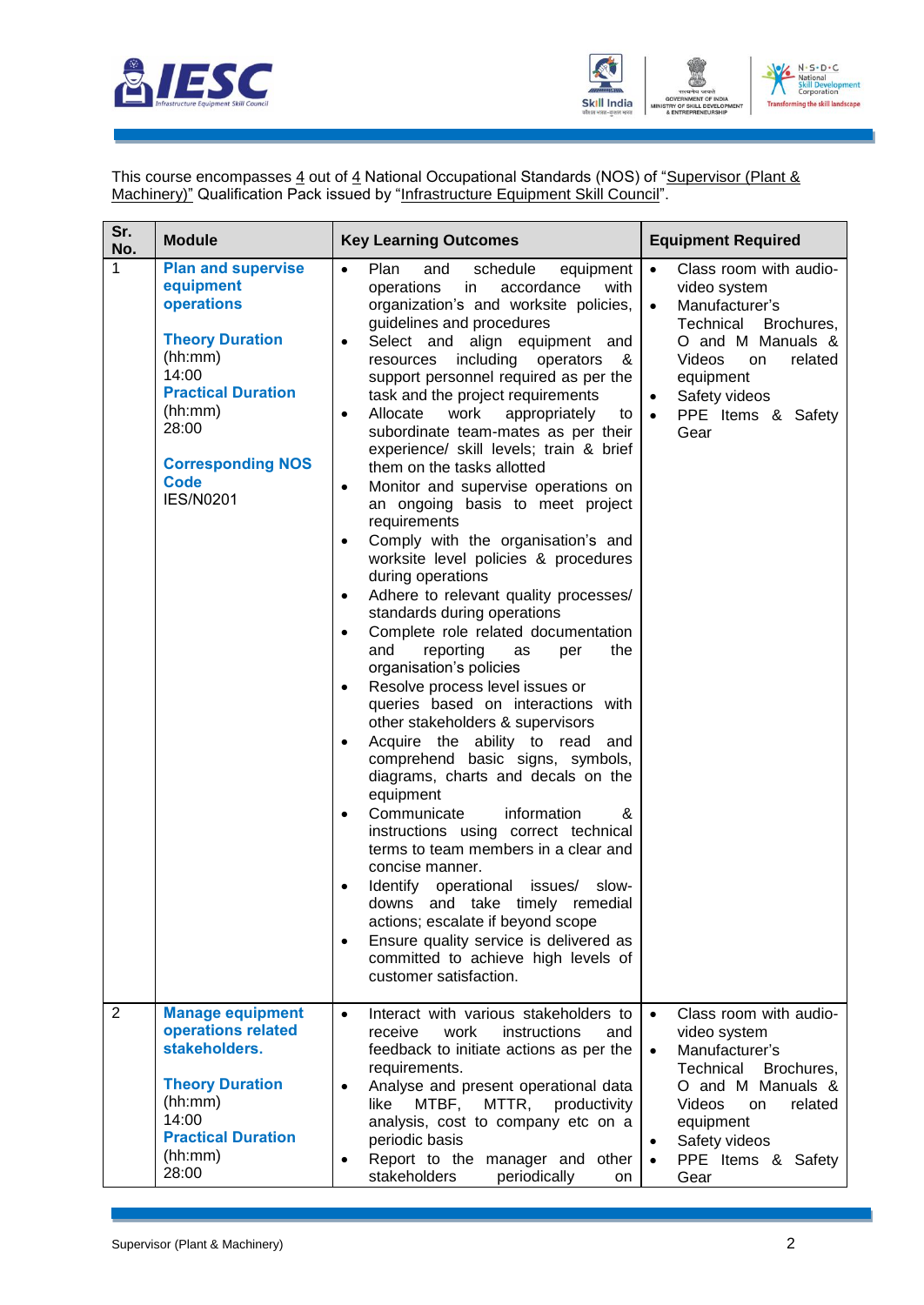





| Sr.<br>No. | <b>Module</b>                                                                                                                                                | <b>Key Learning Outcomes</b>                                                                                                                                                                                                                                                                                                                                                                                                                                                                                                                                                                                                                                                                                                                                                                                                                                                                                                                                                                                                                                                                                                                                                                                                                                                                                                                                                                                                                                                                                                                                 | <b>Equipment Required</b>                                                                                                                                                                                                     |
|------------|--------------------------------------------------------------------------------------------------------------------------------------------------------------|--------------------------------------------------------------------------------------------------------------------------------------------------------------------------------------------------------------------------------------------------------------------------------------------------------------------------------------------------------------------------------------------------------------------------------------------------------------------------------------------------------------------------------------------------------------------------------------------------------------------------------------------------------------------------------------------------------------------------------------------------------------------------------------------------------------------------------------------------------------------------------------------------------------------------------------------------------------------------------------------------------------------------------------------------------------------------------------------------------------------------------------------------------------------------------------------------------------------------------------------------------------------------------------------------------------------------------------------------------------------------------------------------------------------------------------------------------------------------------------------------------------------------------------------------------------|-------------------------------------------------------------------------------------------------------------------------------------------------------------------------------------------------------------------------------|
|            | <b>Corresponding NOS</b><br><b>Code</b><br><b>IES/N0202</b>                                                                                                  | equipment operations and status of<br>tools and equipment<br>Assist the P&M manager in finalizing<br>$\bullet$<br>process-flow and improving resource<br>levels<br>Assist the P&M manager in providing<br>$\bullet$<br>solutions<br>that<br>alternate<br>are<br>economical productive and safe from<br>an operational perspective<br>Communicate to manager<br>about<br>$\bullet$<br>employee management related to<br>deficiencies and performance<br>Communicate any potential hazards<br>$\bullet$<br>or expected process disruptions<br>Plan for re-work based on feedback<br>$\bullet$<br>provided<br>by<br>manager/<br>other<br>stakeholders<br>Generate on line and system based<br>$\bullet$<br>requests for spares and consumables<br>Provide correct and reliable feedback<br>on equipment and personnel to the<br>P&M manager<br>Assist the P&M Manager to estimate<br>the potential equipment/ manpower<br>requirements from sub-contractors<br>Assist in the evaluation of sub-<br>contractors as per the equipment<br>required<br>Validate the submission of sub-<br>contractor related documentation and<br>work sheets as per company policy<br>Supervise sub-contractor personnel in<br>optimum<br>order<br>to<br>get<br>work<br>performance<br>Acquire<br>ability<br>the<br>to<br>record<br>&<br>observations<br>information<br>on<br>activities/<br>incidents<br>the<br>as<br>per<br>prescribed norms/formats<br>Plan maintenance & servicing of<br>$\bullet$<br>keeping<br>operational<br>equipment<br>schedule and requirements in mind |                                                                                                                                                                                                                               |
| 3          | <b>Comply with worksite</b><br>safety & quality<br>standards.<br><b>Theory Duration</b><br>(hh:mm)<br>06:00<br><b>Practical Duration</b><br>(hh:mm)<br>12:00 | Comply<br>with<br>all<br>organizational<br>$\bullet$<br>guidelines, SHE policy and quality<br>standards<br>during<br>equipment<br>operations<br>Supervise the enforcement of all HSE<br>$\bullet$<br>related guidelines<br>in<br>equipment<br>operations<br>Plan procurement and provide safety<br>$\bullet$<br>gear and other equipment required to<br>personnel for safe and productive                                                                                                                                                                                                                                                                                                                                                                                                                                                                                                                                                                                                                                                                                                                                                                                                                                                                                                                                                                                                                                                                                                                                                                    | Class room with audio-<br>video system<br>Manufacturer's<br>Technical Brochures,<br>O and M Manuals &<br><b>Videos</b><br>related<br>on<br>equipment<br>Safety videos<br>$\bullet$<br>PPE Items & Safety<br>$\bullet$<br>Gear |
|            | <b>Corresponding NOS</b><br><b>Code</b><br><b>IES/N0203</b>                                                                                                  | operations.<br>Carry out fire/ other disaster recovery<br>$\bullet$<br>drills on work site along with the HSE                                                                                                                                                                                                                                                                                                                                                                                                                                                                                                                                                                                                                                                                                                                                                                                                                                                                                                                                                                                                                                                                                                                                                                                                                                                                                                                                                                                                                                                |                                                                                                                                                                                                                               |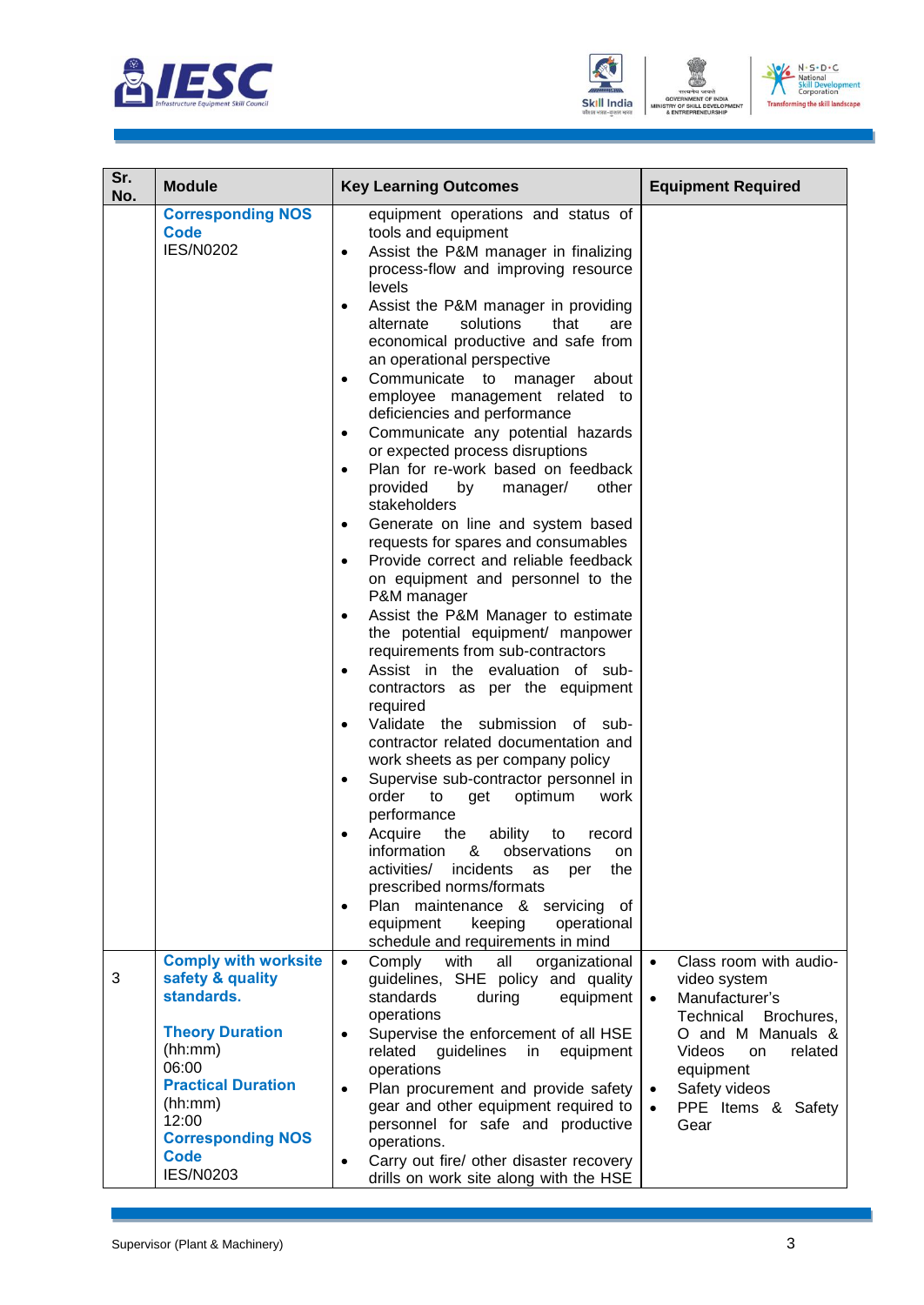





| Sr.<br>No. | <b>Module</b> | <b>Key Learning Outcomes</b>                                                                                                                                                                                                                                                                                                                                                                                                                                                                                                                                                                                                                                                                                                                                                                                                                                                                                                                                                                                                                                                                                                                                                                                                                                                                                                                                                                                                                                                                                                                                                                                                                                              | <b>Equipment Required</b> |
|------------|---------------|---------------------------------------------------------------------------------------------------------------------------------------------------------------------------------------------------------------------------------------------------------------------------------------------------------------------------------------------------------------------------------------------------------------------------------------------------------------------------------------------------------------------------------------------------------------------------------------------------------------------------------------------------------------------------------------------------------------------------------------------------------------------------------------------------------------------------------------------------------------------------------------------------------------------------------------------------------------------------------------------------------------------------------------------------------------------------------------------------------------------------------------------------------------------------------------------------------------------------------------------------------------------------------------------------------------------------------------------------------------------------------------------------------------------------------------------------------------------------------------------------------------------------------------------------------------------------------------------------------------------------------------------------------------------------|---------------------------|
|            |               | team<br>Inspect fire extinguishers and other<br>$\bullet$<br>machine equipment for validity and<br>plan procurement/<br>renewal<br>for<br>necessary equipment<br>Carry out periodic walk-throughs to<br>$\bullet$<br>ensure<br>that the<br>worksite<br>and<br>workshop areas are clean and free<br>from hazards as per the Safety,<br>Health and Environmental policy/<br>guidelines<br>Supervise the handling and disposal<br>٠<br>of waste based on environmental<br>guidelines at the work place<br>Participate,<br>as<br>required,<br>the<br>in<br>investigation<br>of<br>near<br>misses,<br>accidents and incidents at the work<br>site with the SHE and project<br>management teams.<br>Assist in gathering data and complete<br>documentation related to accidents/<br>incidents and share with concerned<br>personnel<br>Assist with checking the project<br>$\bullet$<br>plan<br>management<br>to<br>ensure<br>operations are as per the quality and<br>productivity specifications outlined<br>Carry out routine random checks and<br>$\bullet$<br>inspections to keep a check on the<br>quality of work carried out<br>Inspect and evaluate damage to<br>٠<br>equipment and suggest rectification<br>as per the work protocol and quality<br>standards<br>Give<br>feedback<br>team<br>to<br>and<br>stakeholders on<br>the<br>quality<br>and<br>productivity at the worksite on a<br>continuous basis<br>Carry<br>role<br>related<br>out<br>job<br>documentation and reporting as per<br>the prescribed norms / formats<br>Acquire the ability to read and<br>$\bullet$<br>comprehend basic safety signs,<br>warning/ precautionary symbols at the<br>worksite. |                           |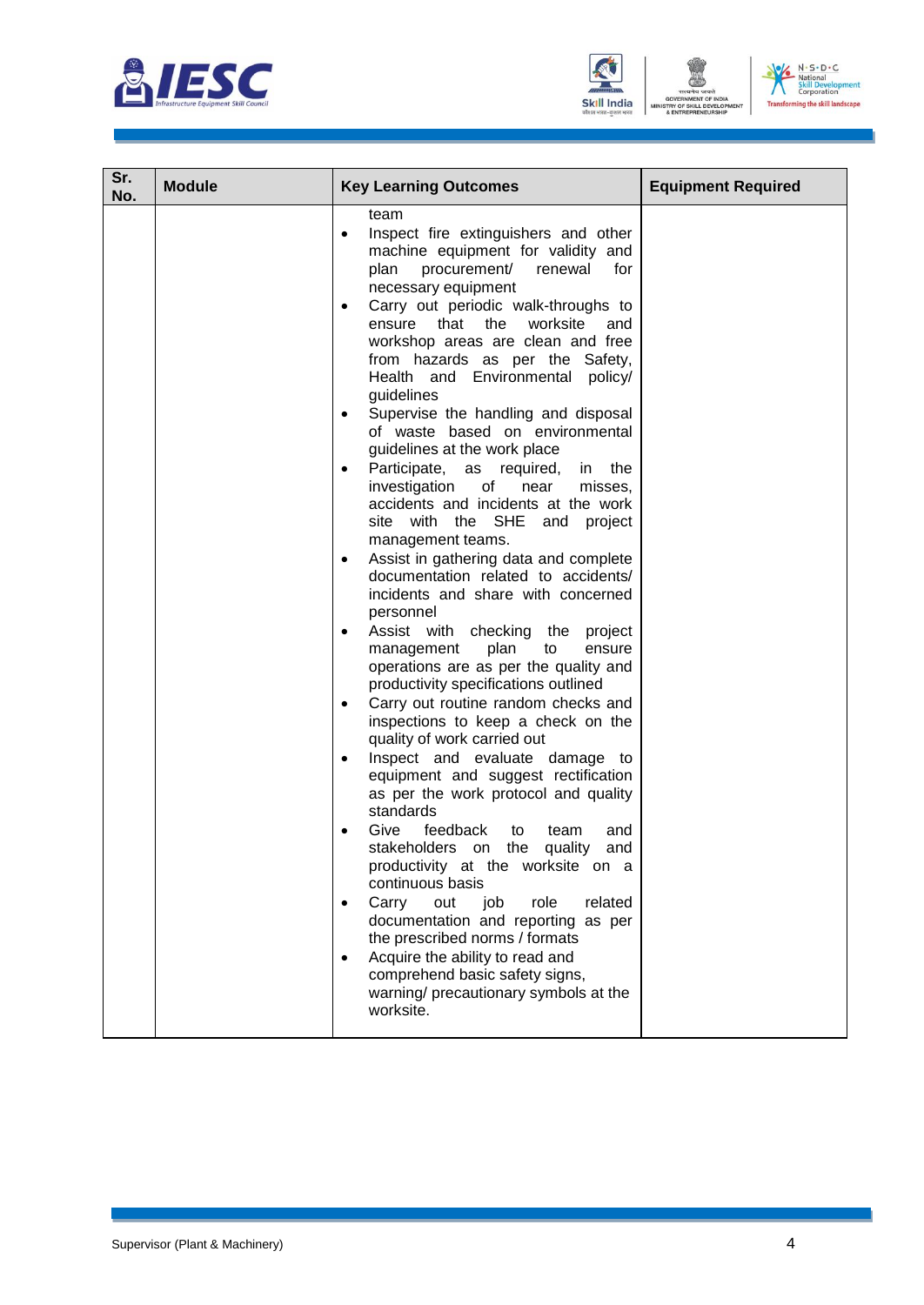





| Sr.            |                                                                                                                                                                                                                                            |                                                                                                                                                                                                                                                                                                                                                                                                                                                                                                                                                                                                                                                                                                                                                                                                                                                                                                                                                                                                                                                                                                                                                                          |                                                                                                                                                                                                                                           |  |
|----------------|--------------------------------------------------------------------------------------------------------------------------------------------------------------------------------------------------------------------------------------------|--------------------------------------------------------------------------------------------------------------------------------------------------------------------------------------------------------------------------------------------------------------------------------------------------------------------------------------------------------------------------------------------------------------------------------------------------------------------------------------------------------------------------------------------------------------------------------------------------------------------------------------------------------------------------------------------------------------------------------------------------------------------------------------------------------------------------------------------------------------------------------------------------------------------------------------------------------------------------------------------------------------------------------------------------------------------------------------------------------------------------------------------------------------------------|-------------------------------------------------------------------------------------------------------------------------------------------------------------------------------------------------------------------------------------------|--|
| No.            | <b>Module</b>                                                                                                                                                                                                                              | <b>Key Learning Outcomes</b>                                                                                                                                                                                                                                                                                                                                                                                                                                                                                                                                                                                                                                                                                                                                                                                                                                                                                                                                                                                                                                                                                                                                             | <b>Equipment Required</b>                                                                                                                                                                                                                 |  |
| $\overline{4}$ | <b>Comply with</b><br><b>Worksite Health and</b><br><b>Safety Guidelines</b><br><b>Theory Duration</b><br>(hh:mm)<br>06:00<br><b>Practical Duration</b><br>(hh:mm)<br>12:00<br><b>Corresponding NOS</b><br><b>Code</b><br><b>IES/N7601</b> | Comply with safety, health, security<br>$\bullet$<br>and environment related regulations/<br>guidelines at the work site<br>Utilise Personal Protective Equipment<br>$\bullet$<br>(PPE) and other safety gear related to<br>protection of body in an effective<br>manner.<br>Follow<br>safety<br>measures<br>during<br>$\bullet$<br>operations to ensure that the health<br>and safety of all including members of<br>the public is not at risk<br>Handle the transportation, storage<br>$\bullet$<br>and disposal of hazardous materials<br>and waste in compliance with worksite<br>health, safety and environmental<br>guidelines<br>Operate various types and grades of<br>$\bullet$<br>fire extinguishers, as applicable<br>Support in administering basic first aid<br>$\bullet$<br>and report to concerned<br>team<br>members, as required, in case of an<br>accident<br>Respond promptly and appropriately<br>$\bullet$<br>to an accident/ incident or<br>an<br>emergency situation, within limits of<br>one's roles and responsibilities<br>Record and report essential details<br>$\bullet$<br>related to operations, incidents or<br>accidents, as applicable | Class room with audio-<br>$\bullet$<br>video system<br>Organisation's ESH /<br>$\bullet$<br>Safety video<br>PPE Items & Safety<br>$\bullet$<br>Gear<br>Firefighting equipment<br>$\bullet$<br>& Charts<br><b>First Aid Kit and Charts</b> |  |
|                | <b>Total Duration</b><br><b>Theory Duration</b><br>(hh:mm)<br>40:00<br><b>Practical Duration</b><br>(hh:mm)<br>80:00                                                                                                                       | Unique Equipment Required:<br>Class room with audio-video projection system<br>$\bullet$<br>Manufacturer's Technical Brochures, O&M Manuals & Videos<br>$\bullet$<br>ESH (Environment, Safety & Health) & Equipment safety videos<br>$\bullet$<br>PPE Equipment: helmet, gloves, earplugs, goggles, safety shoes<br>$\bullet$<br>Firefighting equipment and 'How to Use' Charts<br>$\bullet$<br>First Aid Box and 'How to Do' Charts<br>$\bullet$                                                                                                                                                                                                                                                                                                                                                                                                                                                                                                                                                                                                                                                                                                                        |                                                                                                                                                                                                                                           |  |

Grand Total Course Duration: **120 Hours, 0 Minutes**

*(This syllabus/ curriculum has been approved by Infrastructure Equipment Skill Council)*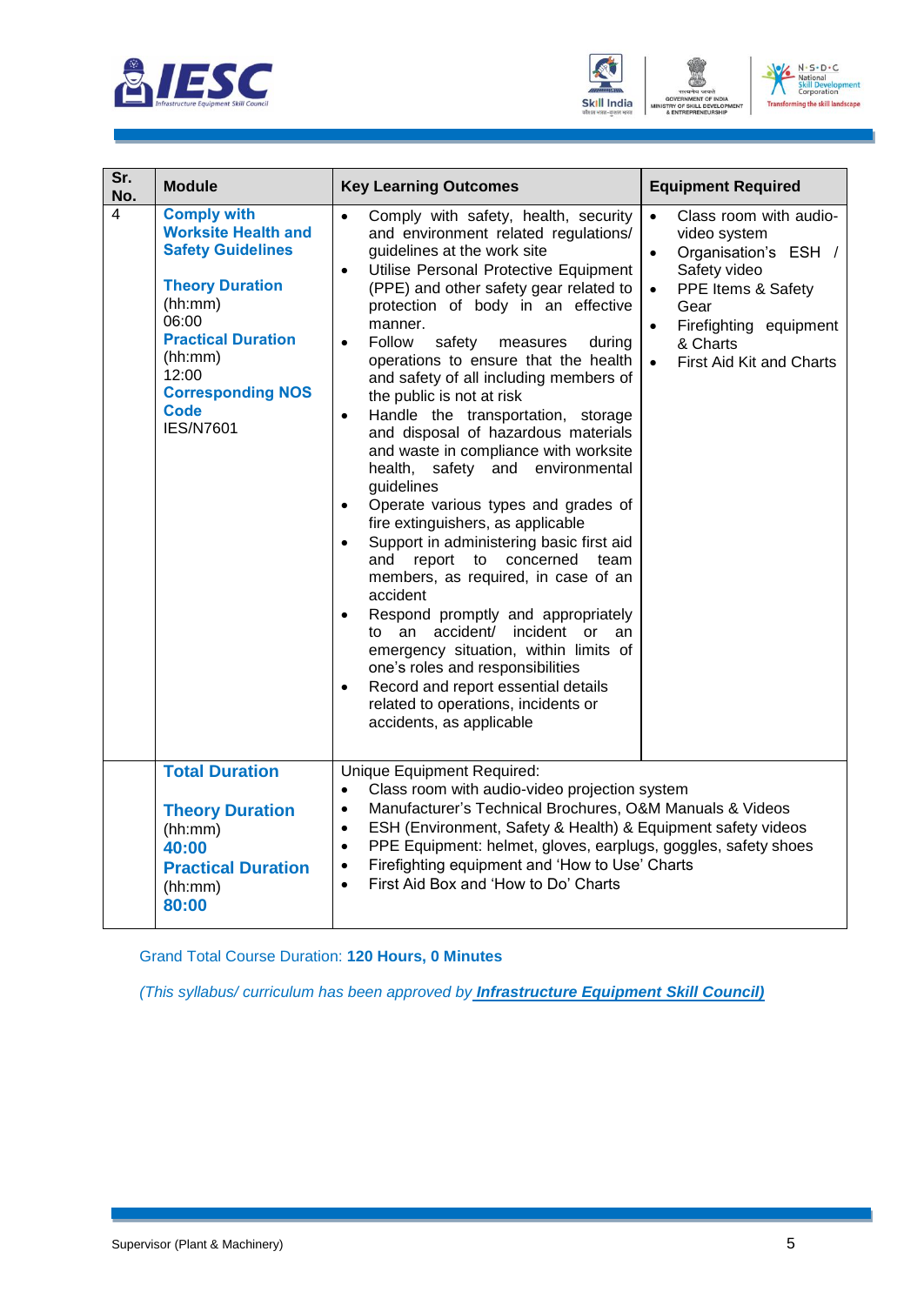



#### <span id="page-8-0"></span>**Trainer Pre-requisites for Job role: "Supervisor (Plant & Machinery)" mapped to Qualification Pack: "IES/Q0201, v1.0"**

| Sr.<br>No.     | Area                                                          | <b>Details</b>                                                                                                                                                                                                                                                 |  |  |  |
|----------------|---------------------------------------------------------------|----------------------------------------------------------------------------------------------------------------------------------------------------------------------------------------------------------------------------------------------------------------|--|--|--|
|                | <b>Description</b>                                            | To deliver accredited training service, mapping to the curriculum detailed<br>above, in accordance with the Qualification Pack "IES/Q 0201 Version 1.0".                                                                                                       |  |  |  |
| $\overline{2}$ | <b>Personal</b><br><b>Attributes</b>                          | Aptitude for conducting training, with strong communication and<br>interpersonal skills. Passion for training and developing others; well-<br>organised; and a team player. Eager to learn and keep oneself updated<br>with the latest in the mentioned field. |  |  |  |
| 3              | <b>Minimum</b><br><b>Educational</b><br><b>Qualifications</b> | Diploma in Mechanical/Automobile Engineering preferred<br>Training Preferred: OEMs certification courses on<br>Operations &<br>Maintenance of Plant & Machinery.                                                                                               |  |  |  |
| 4a             | <b>Domain</b><br><b>Certification</b>                         | Certified for Job Role: "Supervisor (Plant & Machinery)" mapped to QP:<br>"IES/Q 0201- Version 1.0". Minimum accepted score is 70%.<br>Desired: Certification Training in Project Management & Quality Systems                                                 |  |  |  |
| 4b             | <b>Platform</b><br><b>Certification</b>                       | Certified for the Job Role "Trainer" mapped to Qualification Pack<br>MEP/Q0102. Minimum accepted score is 80%.                                                                                                                                                 |  |  |  |
| 5              | <b>Experience</b>                                             | Minimum 5 years' experience of which at least 3 years should be<br>$\bullet$<br>as a supervisor in equipment operations.<br>At least 1 to 2 years' experience in conducting training on<br>$\bullet$<br>equipment operations and maintenance.                  |  |  |  |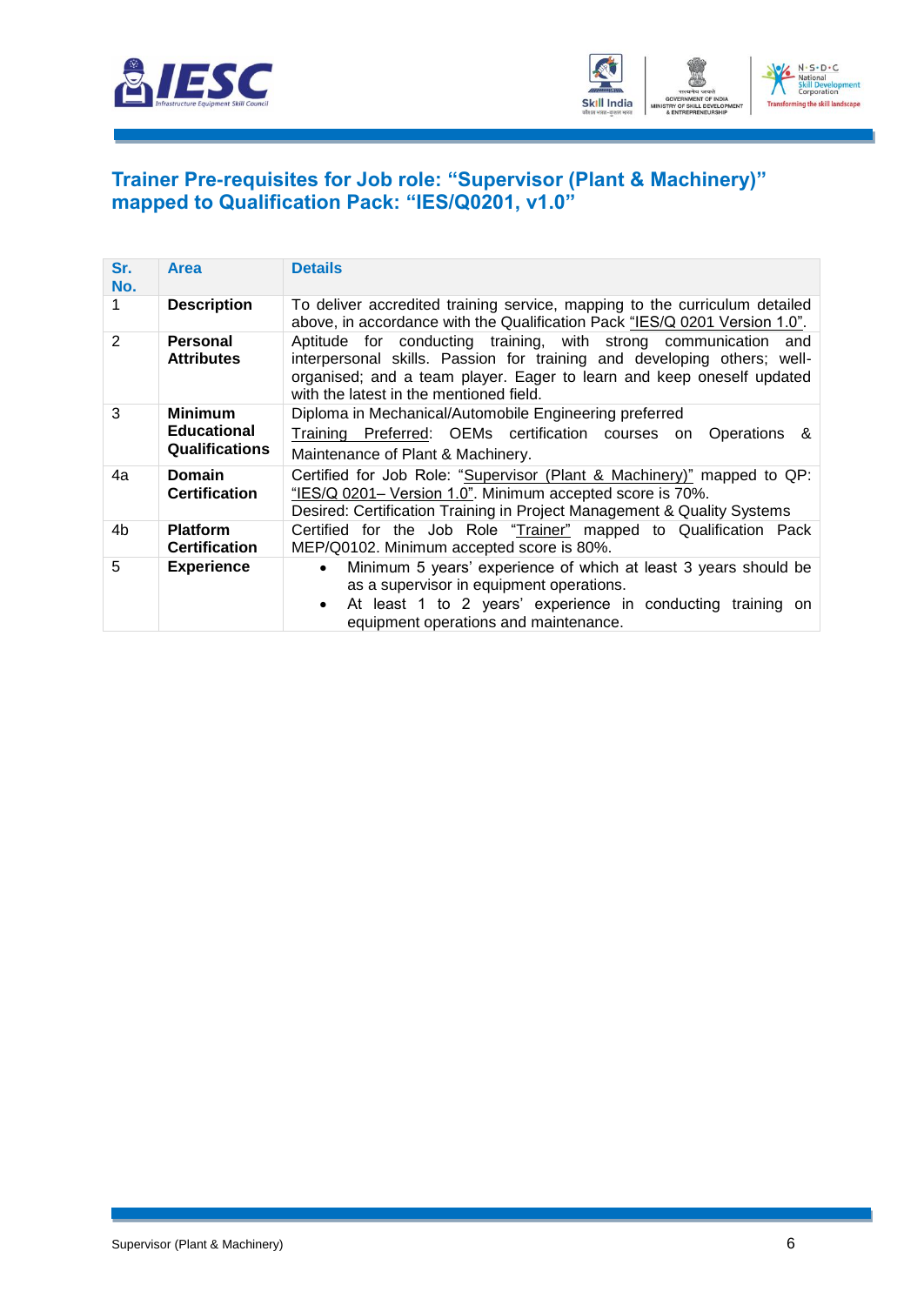



<span id="page-9-0"></span>

| <b>Assessment Criteria</b>  |                                           |
|-----------------------------|-------------------------------------------|
| <b>Job Role</b>             | <b>Supervisor (Plant &amp; Machinery)</b> |
| <b>Qualification Pack</b>   | <b>IES/Q 0201 Version 1.0</b>             |
| <b>Sector Skill Council</b> | <b>Infrastructure Equipment</b>           |

| SI. No.       | <b>Guidelines for Assessment</b>                                                                                                                                                                                                                                                           |
|---------------|--------------------------------------------------------------------------------------------------------------------------------------------------------------------------------------------------------------------------------------------------------------------------------------------|
|               | Criteria for assessment for each Qualification Pack will be created by the Sector Skill Council.<br>Each Performance Criteria (PC) will be assigned marks proportional to its importance in NOS.<br>SSC will also lay down proportion of marks for Theory and Skills Practical for each PC |
| $\mathcal{P}$ | The assessment for the theory part will be based on knowledge bank of questions created by<br>the SSC                                                                                                                                                                                      |
| 3             | Individual assessment agencies will create unique question papers for theory part for each<br>candidate at each examination/training centre (as per assessment criteria given below)                                                                                                       |
| 4             | Individual assessment agencies will create unique evaluation for skill practical for every<br>student at each examination/training centre based on this criteria                                                                                                                           |
| 5.            | To pass the Qualification Pack, every trainee should score a minimum of 50% aggregate                                                                                                                                                                                                      |
| 6             | In case of successfully passing only certain number of NOS's, the trainee is eligible to take<br>subsequent assessment on the balance NOS's to pass the Qualification Pack                                                                                                                 |
|               |                                                                                                                                                                                                                                                                                            |

Г

|    |                                                        |                                                                                                                                              |                              |        | <b>Marks Allocation</b> |                                   |
|----|--------------------------------------------------------|----------------------------------------------------------------------------------------------------------------------------------------------|------------------------------|--------|-------------------------|-----------------------------------|
|    | <b>NOS</b>                                             | <b>Performance Criteria</b>                                                                                                                  | <b>Total</b><br><b>Marks</b> | Out of | <b>Theory</b>           | <b>Skills</b><br><b>Practical</b> |
| 1. | <b>IES/N0201</b><br>Plan and<br>supervise<br>equipment | PC1. Plan and schedule equipment<br>operations<br>in<br>accordance<br>with<br>organization, SHE and<br>worksite<br>guidelines and procedures |                              | 4      | 1                       | 3                                 |
|    | operations                                             | PC2. Plan and align equipment and<br>resources required as per the task                                                                      |                              | 3      | $\overline{0}$          | 3                                 |
|    |                                                        | PC3. Select the equipment as per<br>the project requirements                                                                                 |                              | 3      | 0                       | 3                                 |
|    |                                                        | PC4. Allocate the schedule of<br>operators and other P&M support<br>personnel as<br>the project<br>per<br>requirements                       |                              | 3      | $\overline{0}$          | 3                                 |
|    |                                                        | PC5. Appropriately allocate work to<br>subordinate team-mates as per their<br>experience/ skill levels                                       | 40                           | 4      | 1                       | 3                                 |
|    |                                                        | PC6. Train and brief them on the<br>work allotted                                                                                            |                              | 4      | $\mathbf{1}$            | 3                                 |
|    |                                                        | PC7.Communicate job expectations,<br>based on task and site conditions,<br>clearly to the team-mates                                         |                              | 3      | 1                       | $\overline{2}$                    |
|    |                                                        | PC <sub>8</sub><br>Monitor<br>supervise<br>and<br>operations on an ongoing basis to<br>meet project requirements                             |                              | 2      | $\Omega$                | $\overline{2}$                    |
|    |                                                        | PC9. Carry out appraisals and<br>training of the team-mates at regular<br>intervals                                                          |                              | 3      | 1                       | $\overline{2}$                    |
|    |                                                        | PC10. Adhere to organization and<br>worksite level policies/ procedures<br>during operations                                                 |                              | 3      | $\mathbf{1}$            | $\overline{2}$                    |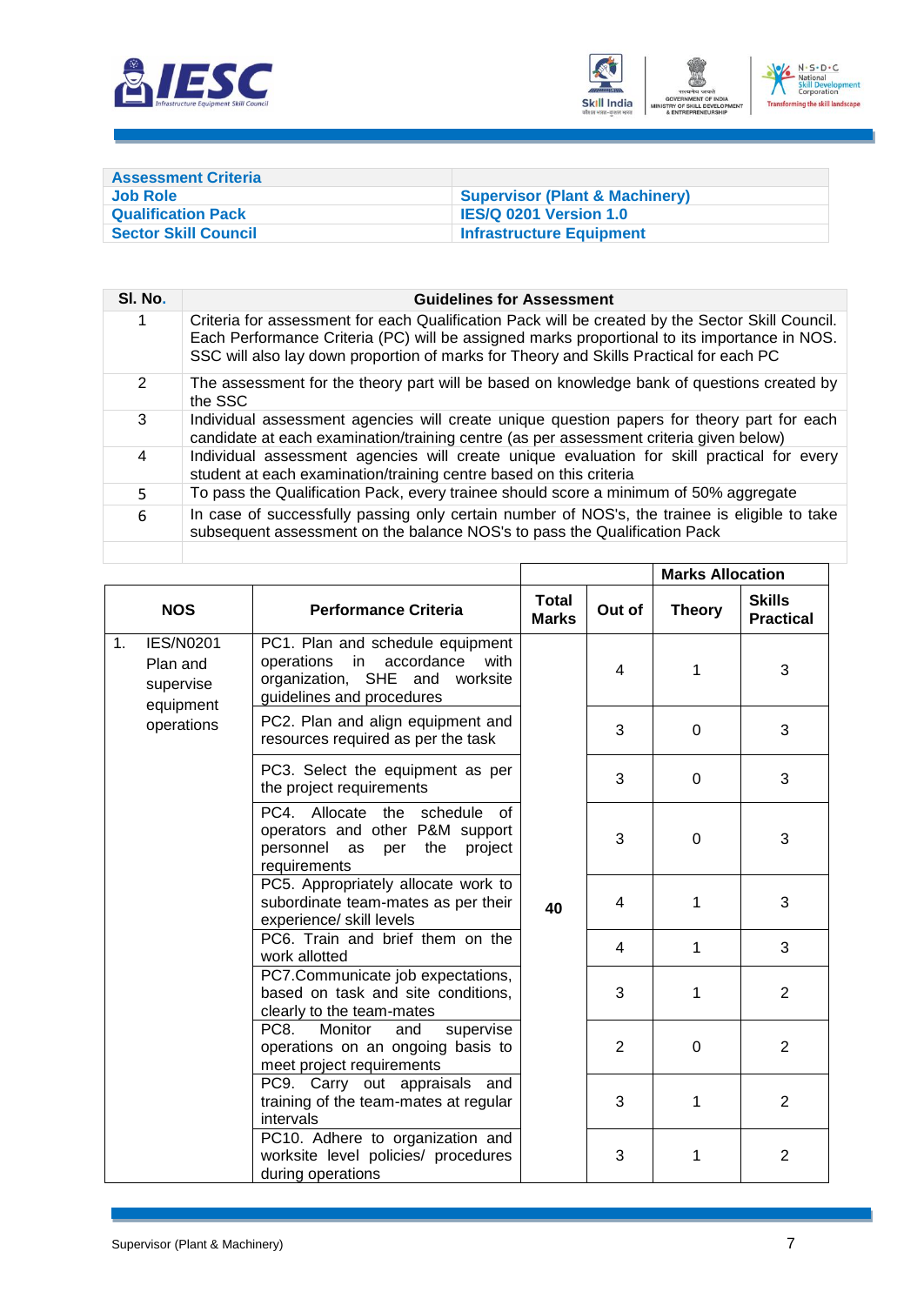



। जब<br>NT OF

ENT



|                                                           | PC11. Adhere to relevant quality<br>standards<br>processes/<br>during<br>operations                                                                 |              | 3              | $\mathbf{1}$ | $\overline{2}$ |
|-----------------------------------------------------------|-----------------------------------------------------------------------------------------------------------------------------------------------------|--------------|----------------|--------------|----------------|
|                                                           | PC12.<br>Complete<br>role<br>related<br>documentation and reporting                                                                                 |              | 3              | $\mathbf{1}$ | $\overline{2}$ |
|                                                           | PC13. Resolve process level issues<br>or queries based on interactions<br>other<br>with<br>stakeholders<br>and<br>supervisors                       |              | $\overline{2}$ | 0            | $\overline{2}$ |
|                                                           |                                                                                                                                                     | <b>Total</b> | 40             | 8            | 32             |
| 2. IES/N0202<br>Manage<br>equipment<br>operations related | PC1. Receive work instructions and<br>feedback from reporting manager or<br>senior construction team<br>other<br>personnel at the work site         |              | 3              | 1            | $\overline{2}$ |
| stakeholders                                              | PC2. Carry out work<br>related<br>activities<br>in<br>compliance<br>with<br>instructions<br>and<br>worksite<br>requirements                         |              | 3              | $\mathbf{1}$ | $\overline{2}$ |
|                                                           | PC3.<br>Analyse<br>and<br>present<br>operations data like MTBF, MTTR,<br>productivity<br>analysis,<br>cost<br>to<br>company etc on a periodic basis |              | 5              | 0            | 5              |
|                                                           | PC4.<br>Generate<br>based<br>system<br>for<br>requests<br>spares<br>and<br>consumables                                                              |              | 3              | 0            | 3              |
|                                                           | PC5. Report to manager and other<br>stakeholders<br>periodically<br>on<br>equipment operations                                                      |              | $\overline{2}$ | 0            | $\overline{2}$ |
|                                                           | PC6. Keep stakeholders informed<br>about repairs and maintenance of<br>tools and machinery as required                                              |              | 3              | $\mathbf{1}$ | $\overline{2}$ |
|                                                           | PC7. Assist the P&M manager in<br>finalizing process-flow and resource<br>level improvements                                                        | 50           | 3              | $\mathbf{1}$ | $\overline{2}$ |
|                                                           | PC8. Assist the P&M manager in<br>providing alternative economical but<br>productive and safe alternatives<br>from an operations perspective        |              | 3              | 1            | 2              |
|                                                           | PC9. Communicate to manager<br>about employee management, i.e.,<br>shortages or performance related                                                 |              | 4              | 1            | 3              |
|                                                           | PC10. Communicate any potential<br>hazards<br>expected<br>process<br>or<br>disruptions                                                              |              | 3              | 0            | 3              |
|                                                           | PC11. Plan for re-work based on<br>feedback provided by manager/<br>other stakeholders                                                              |              | 3              | 0            | 3              |
|                                                           | PC12. Provide correct and reliable<br>feedback<br>on<br>equipment<br>and<br>personnel to the P&M manager                                            |              | 3              | 1            | $\overline{2}$ |
|                                                           | PC13. Assist the P&M Manager to<br>estimate the potential equipment/<br>manpower requirements from sub-<br>contractors                              |              | 3              | 0            | 3              |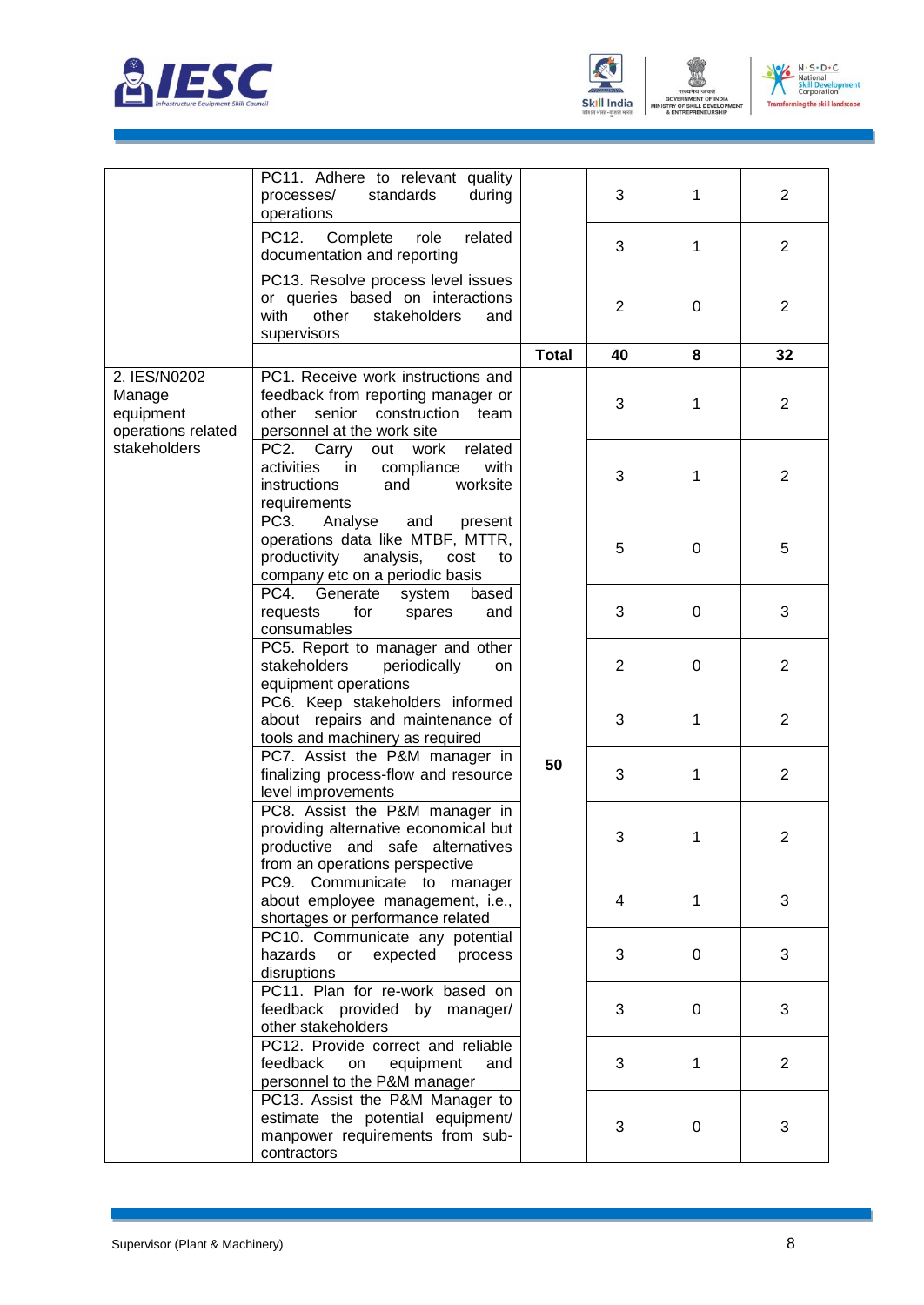





ENT

|                                                                            | PC14. Assist in the evaluation of<br>sub-contractors<br>as<br>per<br>the<br>equipment required                                                                                                      |              | 3              | 0              | 3              |
|----------------------------------------------------------------------------|-----------------------------------------------------------------------------------------------------------------------------------------------------------------------------------------------------|--------------|----------------|----------------|----------------|
|                                                                            | PC15. Validate the submission of<br>related<br>sub-contractor<br>documentation and work sheets as<br>per company policy                                                                             |              | 3              | 0              | 3              |
|                                                                            | Supervise<br>sub-contractor<br>PC16.<br>personnel in order to get optimum<br>work performance                                                                                                       |              | 3              | $\mathbf 0$    | 3              |
|                                                                            |                                                                                                                                                                                                     | <b>Total</b> | 50             | $\overline{7}$ | 43             |
| 3. IES/N0203<br>Comply with<br>worksite safety<br>and quality<br>standards | PC1. Comply with all organizational<br>guidelines, SHE policy and quality<br>standards<br>during<br>equipment<br>operations                                                                         |              | 3              | 0              | 3              |
|                                                                            | PC2. Supervise the enforcement of<br><b>SHE</b><br>related guidelines<br>all<br>in.<br>equipment operations                                                                                         |              | $\overline{2}$ | 0              | $\overline{2}$ |
|                                                                            | PC3. Plan procurement and provide<br>safety gear and other equipment<br>required to personnel for safe and<br>productive operations.                                                                |              | 3              | $\mathbf 0$    | 3              |
|                                                                            | PC4. Carry out fire/ other disaster<br>recovery drills on work site along<br>with the SHE team                                                                                                      |              | 3              | $\mathbf 0$    | 3              |
|                                                                            | PC5. Inspect fire extinguishers and<br>other machine equipment for validity<br>and plan procurement/ renewal for<br>necessary equipment                                                             |              | 3              | 0              | 3              |
|                                                                            | PC6. Carry out periodic walk-<br>throughs to ensure that the worksite<br>and workshop areas are clean and<br>free from hazards as per the Safety,<br>Health and Environmental policy/<br>guidelines | 40           | 3              | 1              | $\overline{2}$ |
|                                                                            | PC7. Supervise the handling and<br>disposal<br>of<br>waste<br>based<br>on<br>environmental guidelines at the work<br>place                                                                          |              | 3              | 0              | 3              |
|                                                                            | PC8. Participate, as required, in the<br>investigation of<br>near<br>misses,<br>accidents and incidents at the work<br>site with the SHE and project<br>management teams.                           |              | 3              | 1              | $\overline{2}$ |
|                                                                            | PC9. Assist in gathering data and<br>complete documentation related to<br>accidents/ incidents and share with<br>concerned personnel                                                                |              | 2              | 0              | $\overline{2}$ |
|                                                                            | PC10. Assist with checking the<br>project management plan to ensure<br>operations are as per the quality and<br>productivity specifications outlined                                                |              | 3              | $\mathbf 0$    | 3              |
|                                                                            | PC11. Carry out routine random<br>checks and inspections to keep a<br>check on the quality of work carried<br>out                                                                                   |              | 3              | 1              | $\overline{2}$ |